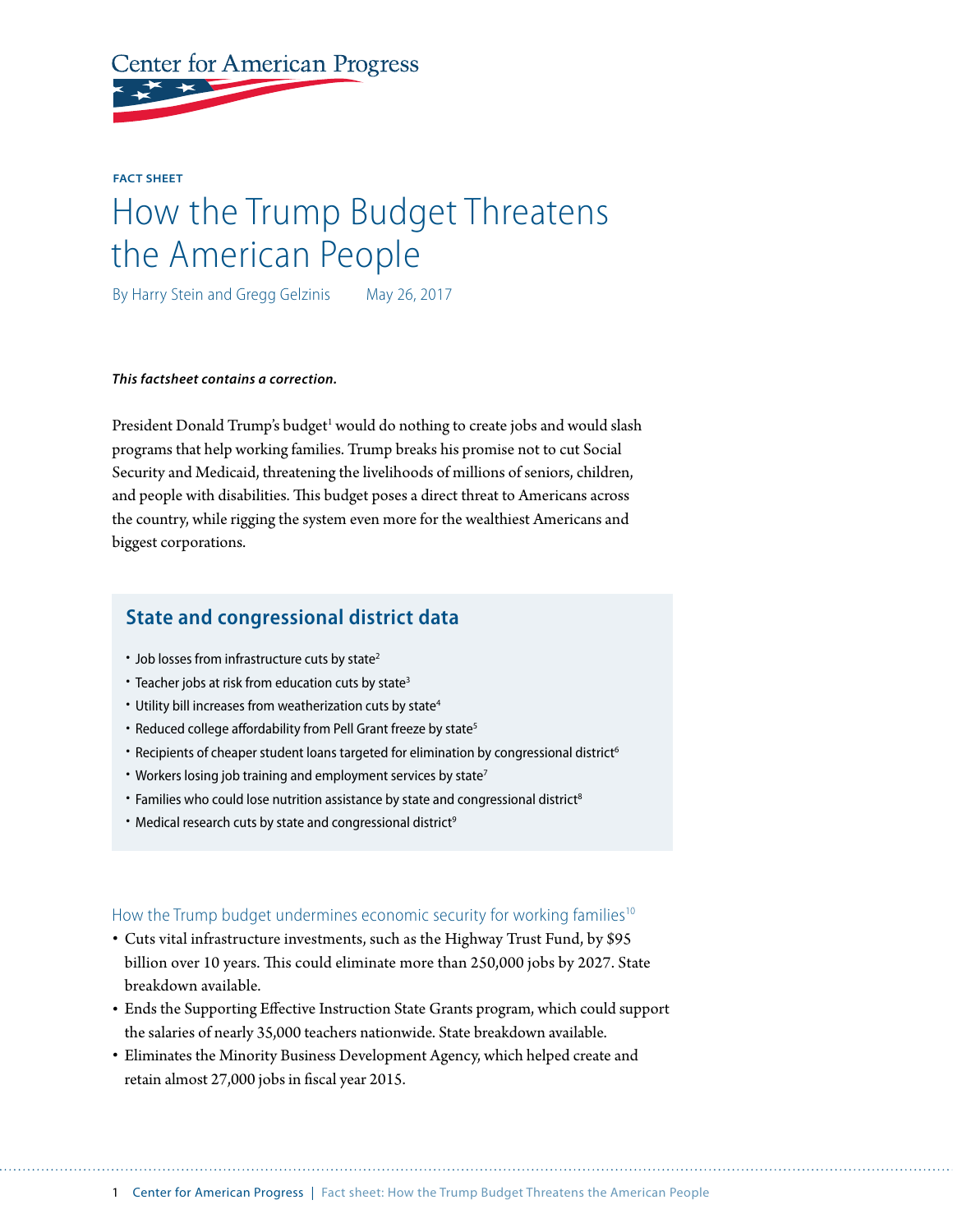- Ends the Low-Income Home Energy Assistance Program, leaving some 6.7 million low-income families without help paying their utility bills.
- Eliminates the Weatherization Assistance Program, which upgrades roughly 40,000 homes each year to save households an average of \$283 on their utility bills annually. State breakdown available.
- Freezes Pell Grants, raids the program's surplus, and makes college less affordable. State breakdowns available.
- Eliminates subsidized student loans, which help more than 6 million undergraduate borrowers per year. This could increase costs for new borrowers by more than \$5,200. Congressional district breakdown available.
- Cuts Workforce Innovation and Opportunity Act programs, which could result in 571,000 workers losing job training, career development, and job search services. State breakdown available.
- Gives huge tax cuts for the wealthy and corporations at the expense of working families. For the same cost as President Trump's estate tax repeal, for example, he could feed more than 6 million hungry seniors through Meals on Wheels.

### The Trump budget's attack on people with disabilities<sup>11</sup>

- Breaks President Trump's promise not to cut Social Security by slashing Social Security Disability Insurance and Supplemental Security Income by \$72 billion over the next decade.
- Slashes affordable housing for people with disabilities by cutting the Section 811 program.
- Cuts roughly \$1.4 trillion from federal Medicaid over 10 years when combined with the cuts in the American Health Care Act, which jeopardizes coverage for the more than 15 million people with disabilities who receive Medicaid.
- Cuts the Supplemental Nutrition Assistance Program by roughly 29 percent. By 2027, a cut of this size could eliminate nutrition assistance for nearly 2.6 million households that include someone with a disability. State and congressional district breakdowns available.\*
- Eliminates funding for the Limb Loss Resource Center, the Paralysis Resource Center, and even the Special Olympics education fund.

#### The Trump budget threatens the health and safety of American families<sup>12</sup>

- Breaks President Trump's promise not to cut Medicaid. The Trump budget ends Medicaid as we know it and slashes federal Medicaid roughly in half by 2027, when it is currently projected to cover 87 million Americans.
- Provides tax giveaways for the wealthy as part of repealing the Affordable Care Act. Residents of New York County, where Trump lives, would get \$2.2 billion annually. But the 977 counties that swung most heavily for Trump would receive a total of only \$582 million annually.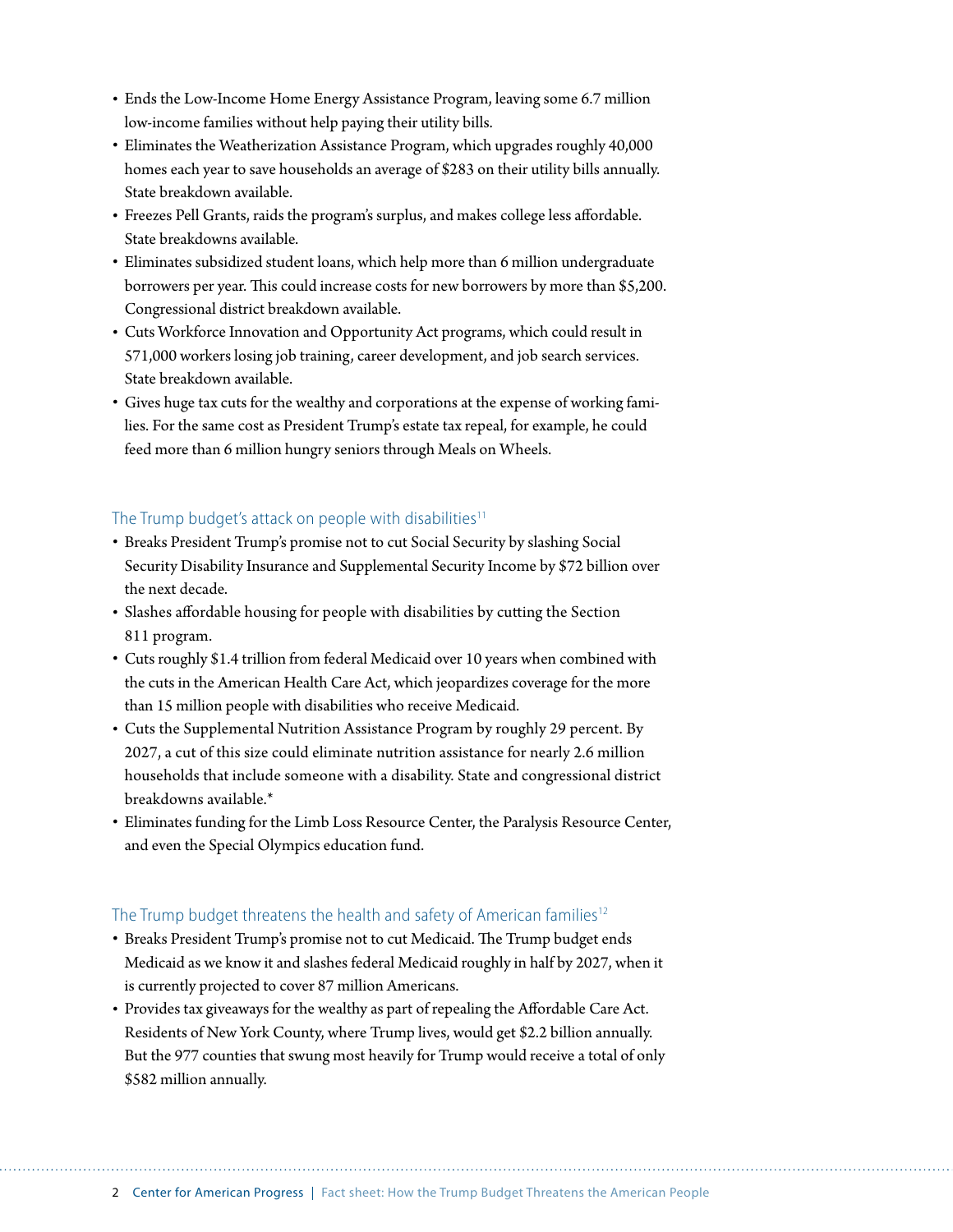- Reduces funding for the National Institutes of Health by more than \$7 billion, including cutting roughly \$1 billion for cancer research. State and congressional district breakdowns available.
- Cuts the Environmental Protection Agency's budget by \$2.6 billion, or 31.4 percent, which threatens clean air and water for all Americans.
- Blocks access to vital women's health services by slashing all federal funding to Planned Parenthood.
- Reduces annual workplace safety inspections by 2,318 and specifically cuts funding for coal mine safety inspections by \$6 million.
- Cuts the Supplemental Nutrition Assistance Program by roughly 29 percent. A cut of this magnitude could eliminate nutrition assistance for more than 5.8 million households by 2027.\* State and congressional district breakdowns available.
- Cuts the Public Housing Capital Fund by \$1.27 billion, which could mean that 212,000 potentially unsafe homes may not get the repairs they need.

## The Trump budget neglects basic protections and funds a deportation force instead<sup>13</sup>

- Supports a mass deportation agenda that would damage the economy and lower federal revenues by as much as \$900 billion over a decade.
- Cuts funding for Violence Against Women Act programs that reach 7 million individuals and families every year.
- Eliminates nearly 10 percent of employees from critical civil rights offices, which could result in at least 3,226 uninvestigated civil rights abuses.
- Eliminates the Office of Federal Contract Compliance Programs by merging it with the Equal Employment Opportunity Commission, cutting a total of 390 full-time positions from both agencies. This could cost workers who are victims of discrimination millions in lost compensation.
- Cuts funding for the Office of Fair Housing and Equal Opportunity, which could result in the agency failing to handle 225 complaints of housing discrimination per year.
- Eliminates the Legal Services Corporation, which could mean that almost 2 million low-income people would lose legal representation every year.

*Harry Stein is the director of fiscal policy at the Center for American Progress. Gregg Gelzinis is a special assistant for the Economic Policy team at the Center.*

*\*Correction, August 11, 2017: Nutrition assistance estimates in this article as well as endnote eight, "Participation in and Cuts to the Supplemental Nutrition Assistance Program (SNAP) by State and Congressional District," have been corrected to be based on Congressional Budget Office projections of SNAP enrollment between 2016 and 2027.*